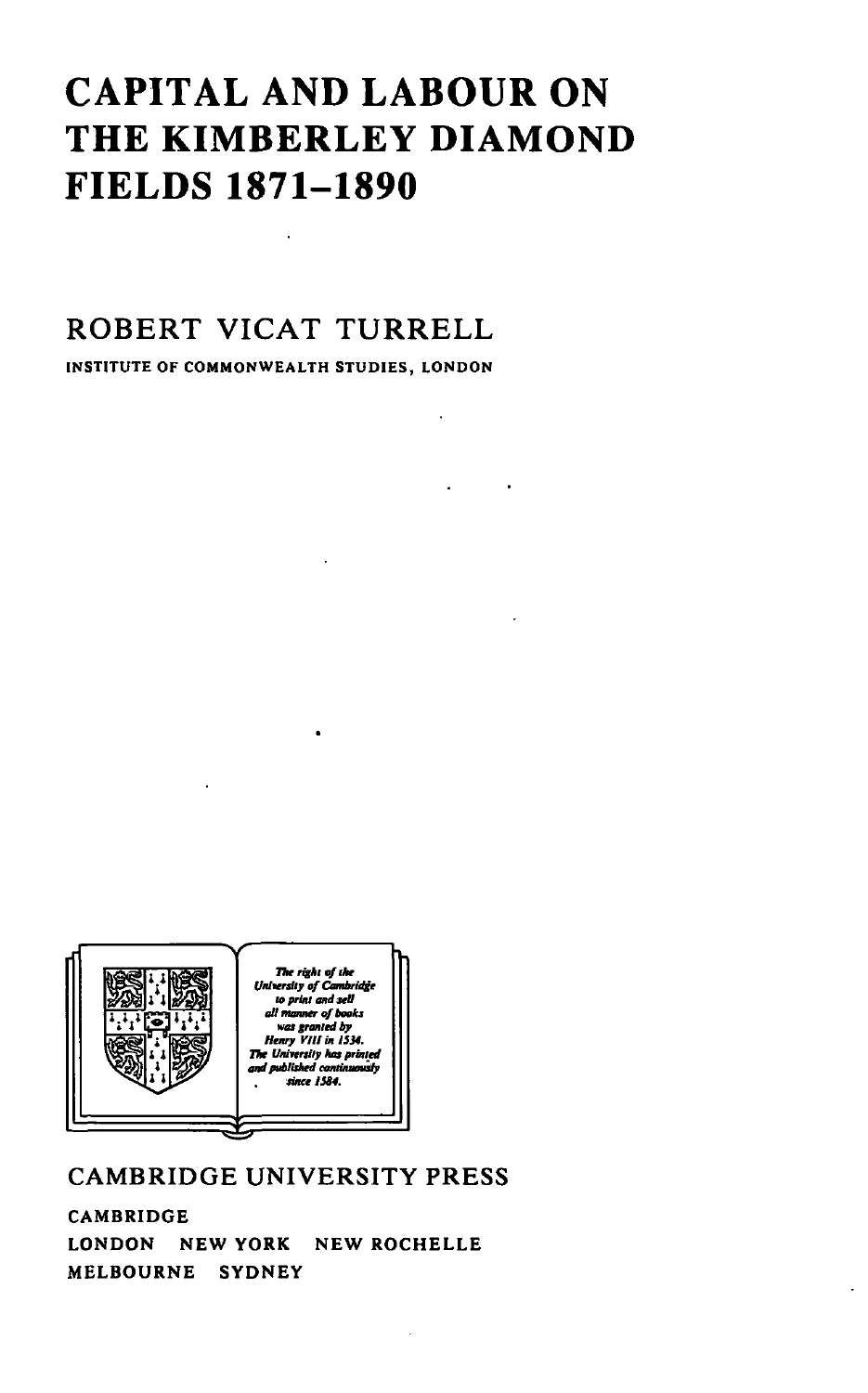# **Contents**

 $\ddot{\phantom{0}}$ 

|   | List of plates                                    | page x           |
|---|---------------------------------------------------|------------------|
|   | List of figures                                   | x                |
|   | List of maps                                      | x                |
|   | List of tables                                    | xi               |
|   | List of appendix tables                           | xii              |
|   | Preface                                           | xiii             |
|   | List of abbreviations                             | xvii             |
| 1 | Diamond mining: an overview                       | 1                |
|   | Diamonds                                          | 4                |
|   | The Kimberley Mines                               | 5                |
|   | The Reef                                          | 6                |
|   | The five phases of competitive diamond production | $\boldsymbol{9}$ |
|   | Haulage                                           | 11               |
|   | Transport, depositing floors and washing          | 14               |
|   | Fuel, dynamite and water                          | 15               |
|   | Underground mining                                | 17               |
|   | Conclusion                                        | 18               |
| 2 | African labour in the early days                  | 19               |
|   | Labour migration                                  | 19               |
|   | Desertion, diamond theft and violence             | 25               |
|   | The pass system                                   | 27<br>$\sim$     |
|   | Racism                                            | 29               |
|   | Conclusion                                        | 31               |
| 3 | The new colonial state, 1873-75                   | 32               |
|   | The first election                                | 32 <sub>2</sub>  |
|   | The Diggers' Committees                           | 34               |
|   | The Committee of Public Safety                    | 36               |
|   | The Defence League                                | 39               |
|   | The Diggers' Protection Association               | 40               |
|   | The Black Flag Revolt                             | 43               |
|   | The trial                                         | 46               |

 $\ddot{\phantom{0}}$ 

ä,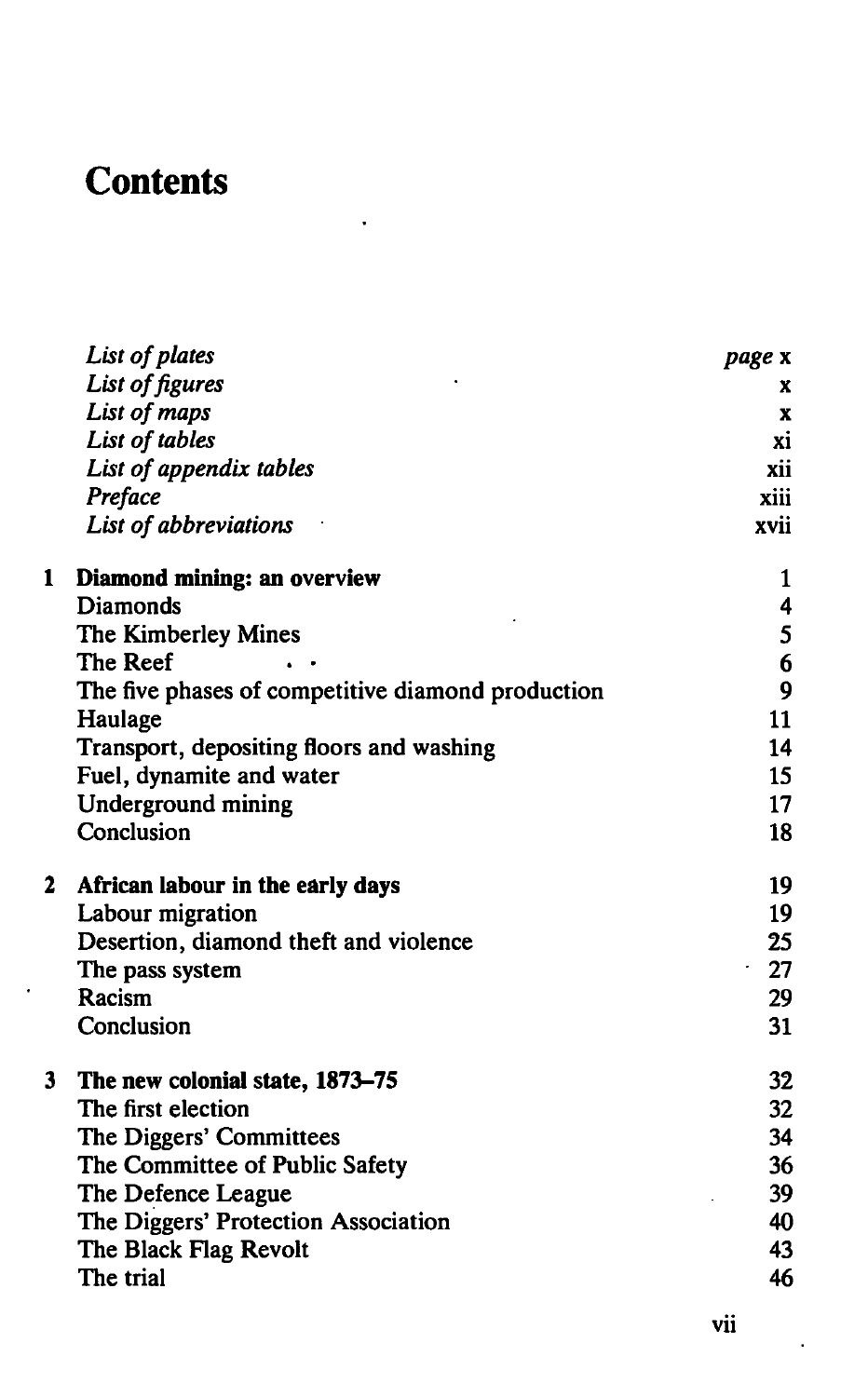#### *Contents*

| 4              | The Black Flag Revolt: an analysis           | 49  |
|----------------|----------------------------------------------|-----|
|                | Diggers and share-workers                    | 49  |
|                | Master and servant relations                 | 52  |
|                | <b>Rebel leaders</b>                         | 57  |
|                | Merchants, mining capitalists and the state  | 59  |
|                | Money-lenders                                | 66  |
|                | Landed proprietors                           | 68  |
|                | Conclusion                                   | 71  |
| 5.             | <b>Company mining</b>                        | 73  |
|                | Diamond merchants and the diamond trade      | 74  |
|                | Mining capitalists and mining companies      | 79  |
|                | The primitive accumulation of Cecil Rhodes   | 82  |
|                | The white working class                      | 87  |
|                | The supply of African labour                 | 89  |
|                | The social geography of Kimberley            | 94  |
|                | Conclusion                                   | 104 |
| 6              | The 'share mania'                            | 105 |
|                | The Kimberley share market                   | 106 |
|                | Colonial and London speculators              | 109 |
|                | Company promoters                            | 111 |
|                | Conclusion                                   | 121 |
| 7 <sup>7</sup> | The depression and strikes of 1883 and 1884  | 122 |
|                | The impact of the depression on profit in    |     |
|                | the mining industry                          | 123 |
|                | A white labour policy for the mines?         | 124 |
|                | The reorganisation of the division of labour | 127 |
|                | The mineowners' legislative programme        | 132 |
|                | The 1883 strike                              | 134 |
|                | The 1884 strike                              | 138 |
|                | The aftermath                                | 143 |
| 8              | The closed compound system                   | 146 |
|                | Improvement in yield and theft:              |     |
|                | the mineowners' case unmasked                | 147 |
|                | Underground mining and the introduction      |     |
|                | of closed compounds                          | 149 |
|                | The De Beers convict station:                |     |
|                | the model for the closed compound            | 155 |
|                | Closed compounds and social welfare          | 158 |
|                | Mortality in comparative perspective         | 163 |
|                | Proletarian, stabilised or migrant workers?  | 165 |
|                | Conclusion                                   | 172 |

 $\ddot{\phantom{a}}$ 

k,

 $\Box$